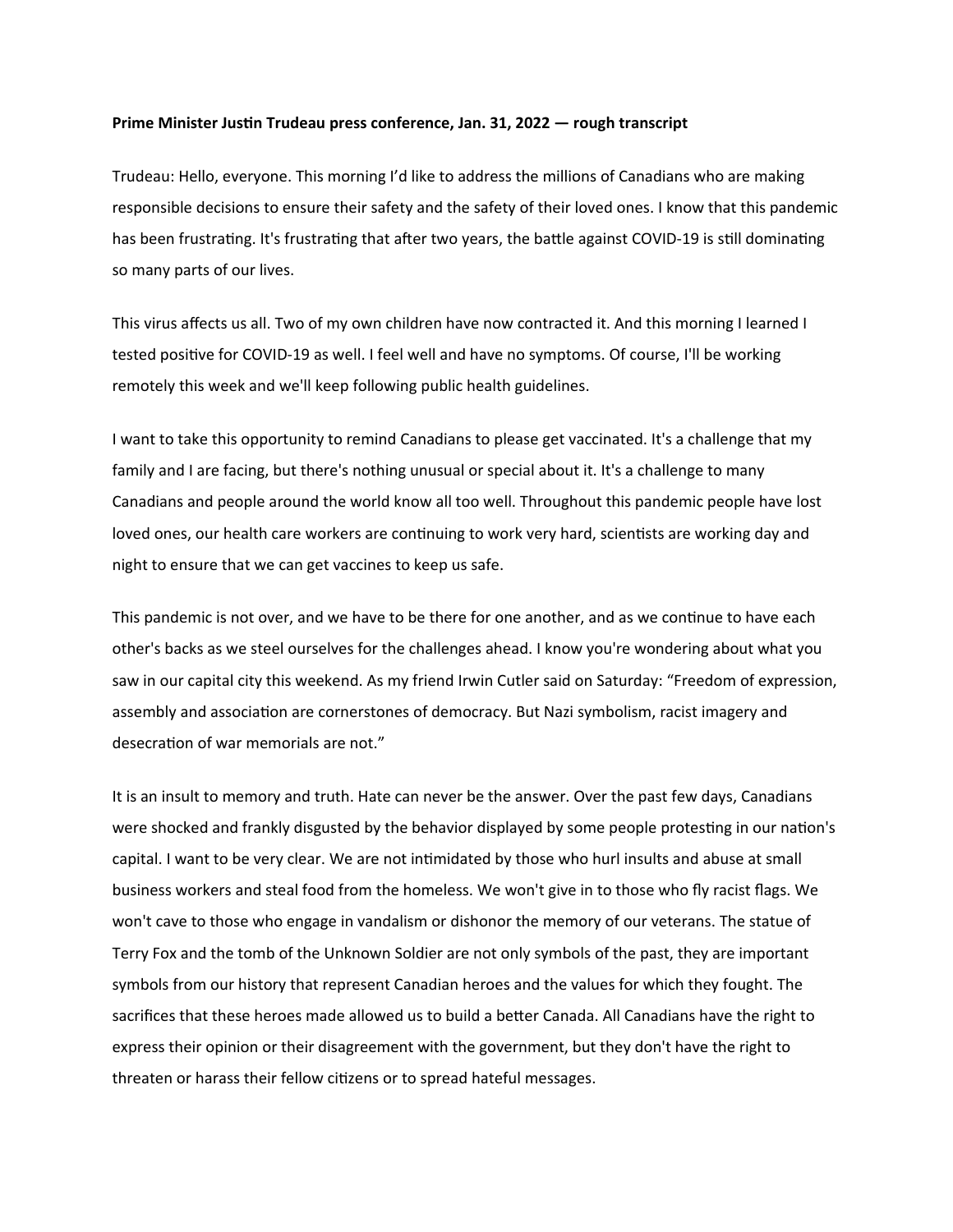I want to thank the many Canadians who've made donations to the Shepherds of Good Hope and to the Terry Fox Foundation in response to what they saw this weekend. There is no place in our country for threats, violence or hatred.

So to those responsible for this behavior: It needs to stop. To anyone who joined the convoy, but is rightly uncomfortable with the symbols of hatred and division on display: Join with your fellow Canadians. Be courageous and speak out. Do not stand for or with intolerance and hate.

In these difficult times, all politicians must show responsible leadership. We have to work to bring people together in a positive way. We must fight division and fear with facts. To the politicians exploiting people's fears: I ask you to think long and hard about the consequences of your actions. To the nearly 90 percent of truckers across the country who have gotten vaccinated, who continue working hard to keep us fed and keep our economy moving: Thank you.

Truckers have tough jobs. Long hours on the road. Days away from their families. Real challenges, particularly over the past two years, as they've continued to step up, to put food on our shelves and on our tables to support us with life-saving medication and supplies. We have relied on you, and you can rely on us to continue to stand with you and allow you to do your jobs safely. Almost 90 percent of you are doing exactly that, right? Exactly that. And we thank you deeply for everything you've done.

The behavior on display this weekend does not represent you. And to Canadians at home watching in disgust and disbelief at this behavior, wondering how this could have happened in our nation's capital after everything we've been through together: This is not the story of our pandemic, of our country, of our people. Canada is strong because you are strong. For almost two years, Canadians have shown strength, generosity, and respect. You have shown your courage. You have made enormous sacrifices. You've been there for each other as neighbors, friends, and fellow Canadians.

I think of the moms and dads who looked after their families, the kids who stepped up in so many different ways. Seniors who stayed strong in our darkest days, volunteers throughout our communities who supported our most vulnerable. Front line workers, from truckers to store clerks who have kept our shelves stocked and make sure we have food on our tables. Health care heroes who have saved countless lives and continue to do so. We know you're tired, and yet you do not stop. You inspire us. Canadians support you. We're in your corner. All of you. You are the story of this pandemic, not the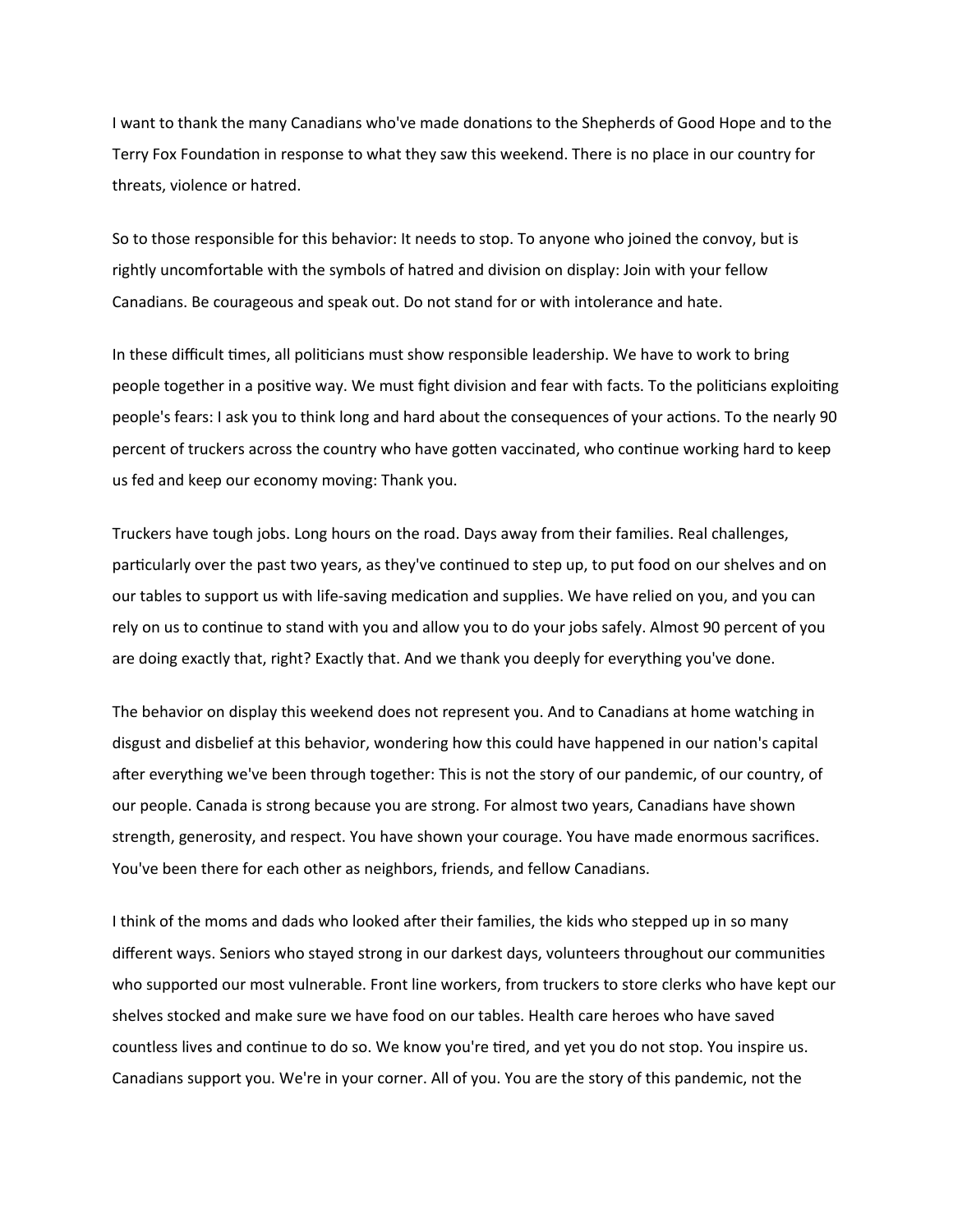convoy. This pandemic is also a story of millions of people who made the right choices, who got vaccinated and who made sacrifices to keep themselves and others safe.

I can tell you that I will continue to encourage people to get vaccinated, whether it's booster shots or childhood vaccines. I will continue to be there for you. I wish I could tell you that there are no more difficult moments ahead. We all know I can't say that. What I can say is that this government will continue to have your backs. We will continue to be there for you. As long as it takes with as much as it takes, that's how we've all gotten through this pandemic so far. That's what we and I will continue to focus on. Because we believe in you.

Canadians are compassionate, kind, strong, and resilient. You elected us all to get big things done and with the return of Parliament, we all have work to do. Later today, I'll be participating in a question period, an important part of our democratic system alongside parliamentarians who, despite threats and intimidation, will continue to serve you, Canadians, and work together to deliver results for people.

This afternoon, we'll be introducing legislation to ensure we continue providing as many rapid tests as possible to the provinces and territories. And tonight I'll be virtually addressing the House of Commons about the situation in Ukraine. I'll be talking about the importance of freedom, democracy and the rule of law in the face of Russian provocation, in this difficult time, more than ever. We must stay true to our values, to who we are as Canadians, as Canadians. We stand up for what's right. And mostly we stand up for each other. That's how we've gotten through this so far. That's how we'll continue. To get through this. That's how we remain true to who we are. Thank you my friends.

Reporter: Yeah, good afternoon. I'm wondering a lot of them leaders or organizers of this convoy have asked to meet or at least hear from you about what's happening and their demand. Have you or will you or anyone from your government meet with them or negotiate with them in any way?

Trudeau: My focus is standing with Canadians and getting through this pandemic, the way to get through this pandemic is to continue making the challenging choices and sacrifices as citizens, as individuals, as communities to keep each other safe, to trust science, to trust facts. To continue being there for each other. That is my focus. That is what I will stay focused on.

Reporter: Can you explain the reason why you won't participate or meet with them, and then: You atended rallies on the Hill in the past, including during Black Lives Matter protest and others. Is there a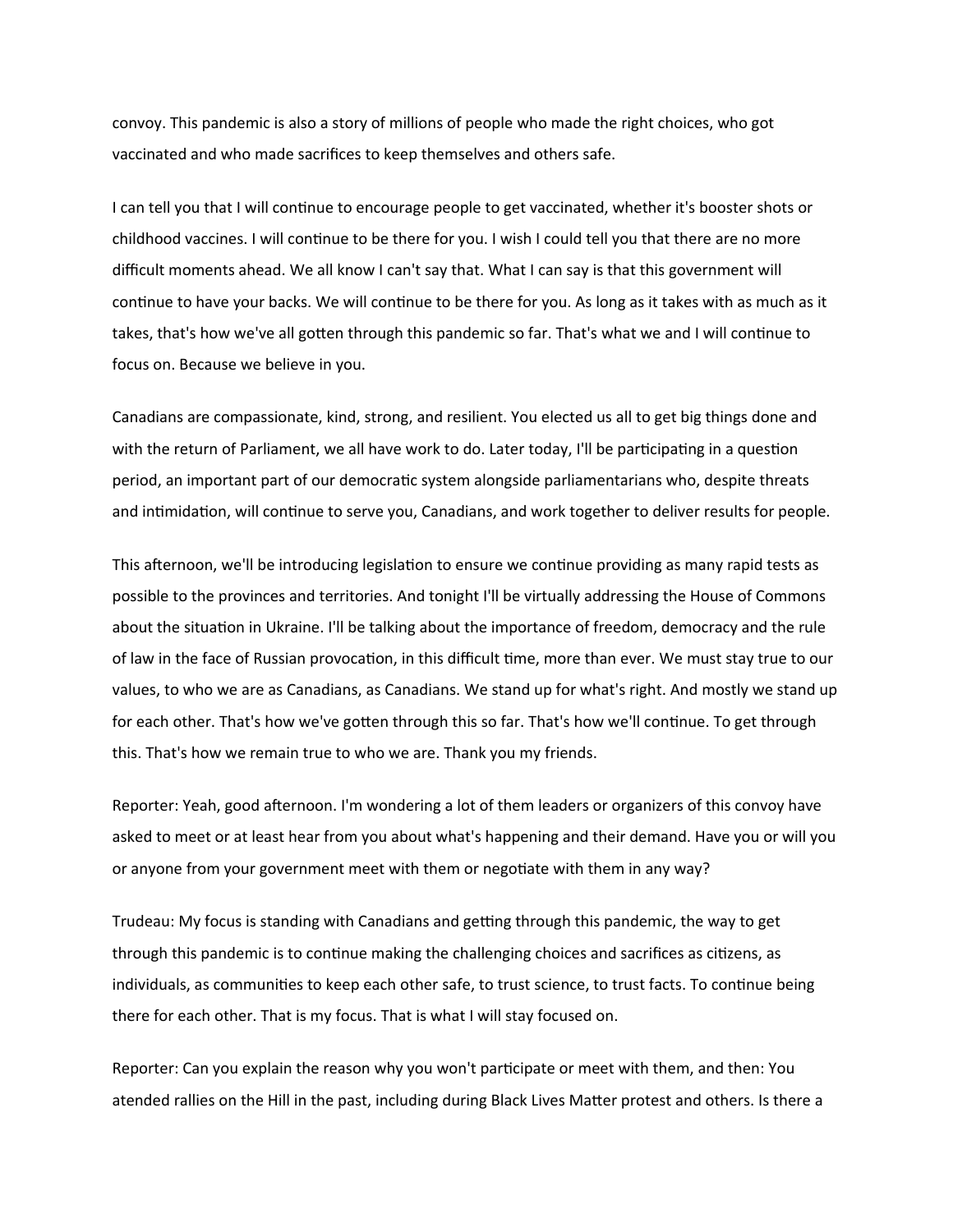reason that you can give us for why you will not discuss or have any negotiations with this particular group?

Trudeau: I have attended protests and rallies in the past when I agreed with the goals, when I supported the people expressing their concerns and their issues. Black Lives Matter is an excellent example of that. But I have also chosen to not go anywhere near protests that have expressed hateful rhetoric, violence towards fellow citizens and a disrespect not just of science, but of the frontline health workers. And, quite frankly, the 90 percent of truckers who have been doing the right thing to keep Canadians safe, to put food on our tables — Canadians know where I stand. This is a moment for responsible leaders to think carefully about where they stand and who they stand with.

Reporter: Mr. Trudeau, I was wondering how you're going to deal with the discontent that's been expressed over the last few days in Ottawa? I understand that there are extremist elements in the movement, but there are also many people who are not ... What are you going to do to appease their anger?

Trudeau: First of all, I think everyone across the country, whether here in Ottawa or not, is frustrated. Everybody is grumbling, everybody is fed up with this pandemic. Everyone is exhausted. Everybody wants it to end. Everybody wishes we could just say it's over and then go back to who we are, what we want to do. But the vast majority of Canadians, they know that it's not by respecting that we're going to end this pandemic. It's by getting vaccinated. It's by listening, by listening to the best public health advice. And the best way to get through this, the best way to continue to be there for each other, is to show that we understand the importance of following the science, the facts. Health experts. Public health experts. That's how we're going to get out of this pandemic. And that's what I'm going to focus on.

Reporter: Some people accuse you of having politicized the issue of compulsory vaccination, among others during the election campaign. How do you respond to those who say that some of the blame is not on the grumbling that we've seen in Ottawa over the last few days?

Trudeau: Canadians chose to get vaccinated at a higher rate than almost any other country in the world. We've seen at every step Canadians choosing to be there for each other. As well as having a higher rate of vaccination than many of our other countries, we've also been able to protect our health care system and our seniors and see our economy rebound in the right way. I understand that there are some people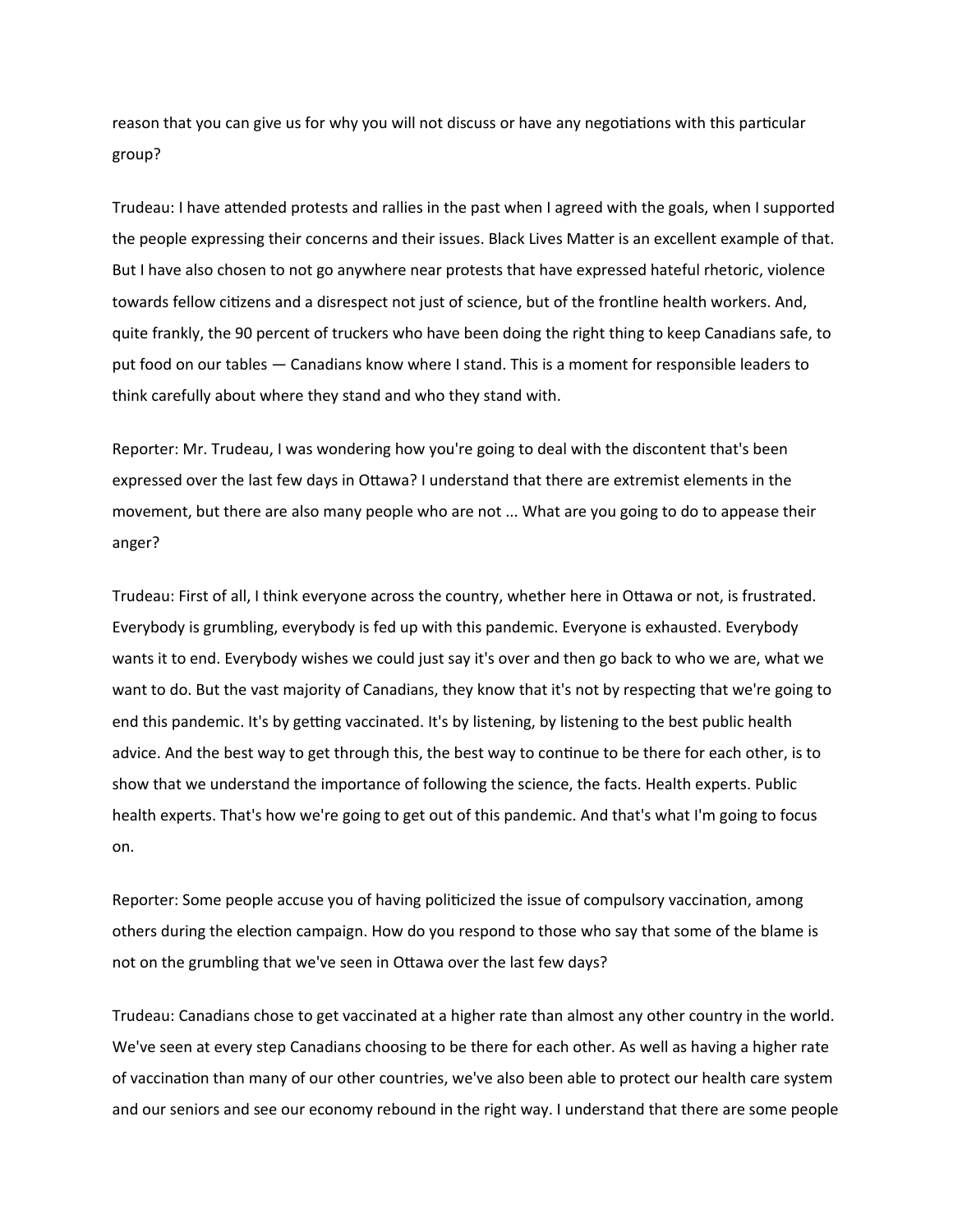who choose to reject science, who choose to reject the caring and service and sacrifice that the vast majority of Canadians make. But that is their choice. My choice is to continue to be here. For the 90 percent of Canadians who, yes, are fed up, but who know that the way to get through this is by standing together, by respecting each other. And following the public health guidelines

Reporter: Hi, Prime Minister, thanks for taking our questions. Supporters of this movement will say that it's a small minority of people in this protest [who] were causing trouble. So is it fair to focus in on the obviously terrible behavior of some, and [stroke] all protesters with that brush?

Trudeau: I think obviously the right to free expression, the right to assembly, the right to make your displeasure known in a democracy is extraordinarily important and needs to be heeded and respected. But there have been many, many protests over the past years that I've seen, that I've been part of, that I've watched from a distance on Parliament Hill and elsewhere, where people come together angry about a certain thing wanting something else to change. That don't see the level of hateful rhetoric of swastikas, of abuse towards their fellow citizens. There is always a right to protest peacefully that I and others will defend fully as part of this democracy. There is not a right to incite violence, to perform acts of violence or to spew hatred. And I think anyone who is part of this group who is disgusted by what the folks protesting alongside are doing needs to step up and take responsibility, condemned these actions. And look for other ways to express their displeasure.

Reporter: You talk about politicians exploiting people's fears. Who are you talking about and what impact do you think they're having?

Trudeau: I think all politicians need to think very carefully about who they're supporting, about what messages they're putting out. We have seen over the past many, many months conservative politicians sharing disinformation about vaccines, encouraging conspiracy theories online. And I think Erin O'Toole is going to need to reflect very carefully on how he's walking a path that supports these people who do not represent truckers, let alone the vast majority of Canadians.

Reporter: Thank you, Mr. Prime Minister, are you considering some concessions to the truckers who were protesting?

Trudeau: The challenges that we are facing in our supply chains are not due to vaccination policies, but are due to COVID-19. The best way to get through these difficult times for truckers, for all Canadians, is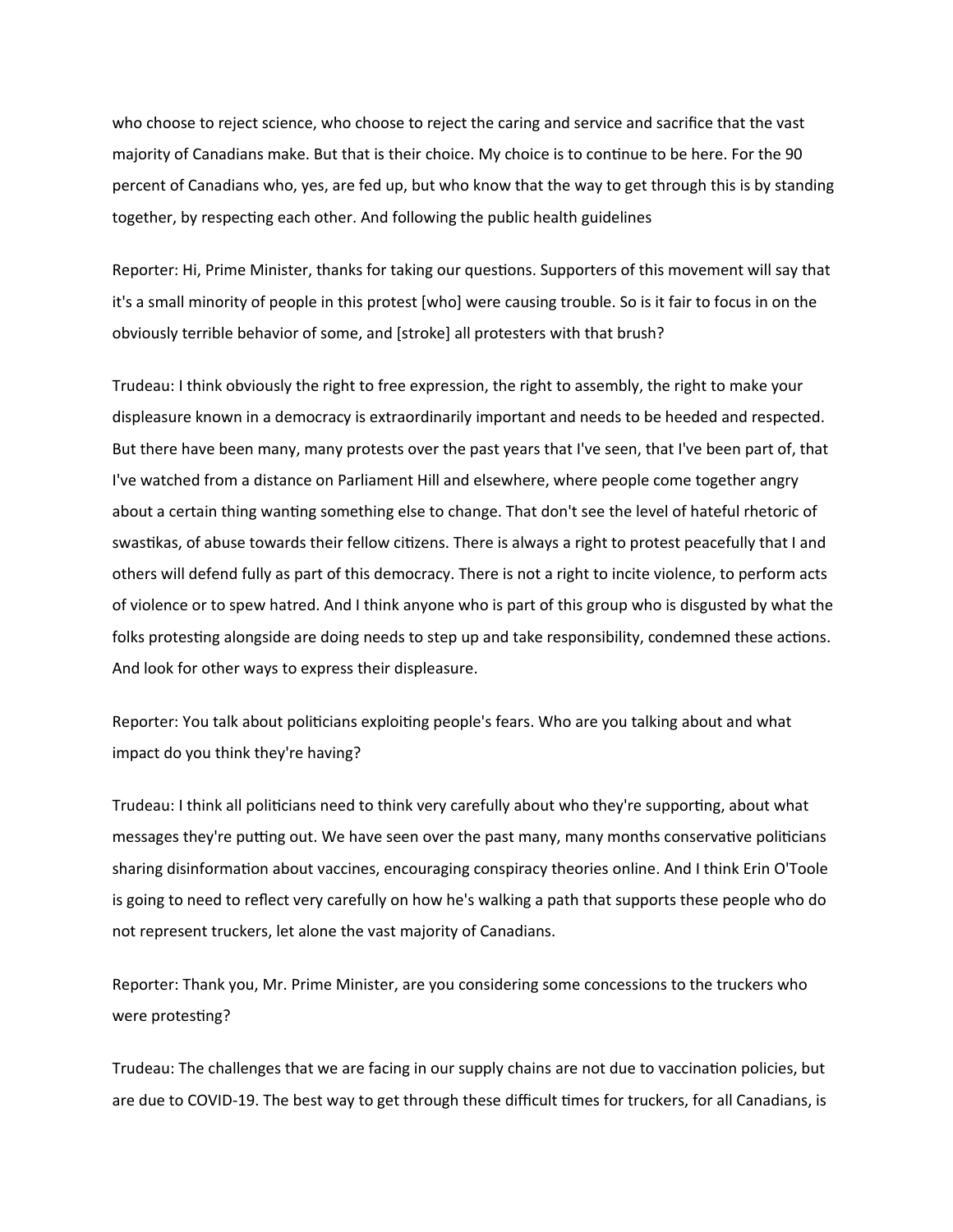to continue to follow public health guidelines, to continue to get vaccinated, as almost 90 percent of truckers have done. That's what I'm going to focus on, not on these protesters who don't respect the facts, the science, or for many of us, our democratic principles.

Reporter: Some demonstrators say that Canada was behind the US decision and the mandatory vaccination. From their side, what you can tell us, [whether] you pressured the Biden administration to do the same thing as Canada?

Trudeau: Since the beginning, I've often been asked about the alignment or non-alignment between our policies. Here in Canada, in relation to the borders with the Americans, there have been things on which we have aligned ourselves. We know how to work very well. There have been other things on which we are less aligned. But each time, I have demonstrated and insisted that each country can and must make its own decisions regarding its public security. But obviously, since we follow the same science and the same kind of expert advice, it should not be surprising that the same principles are at stake when you bring in measures to protect citizens.

Reporter: Mr. Prime Minister, you said Erin O'Toole has to think carefully, but he did meet with some truckers on Friday. Do you think that was an inappropriate gesture of support ...?

Trudeau: As part of our job as politicians, every single day, we make decisions about who to meet with, who to respond to, how to respond to them, who to engage with. How not just our engagements, but our example impacts on public discourse, if we choose to put up with and tacitly support conspiracy theorists and folks peddling disinformation. That's a reflection on what we choose to do as politicians and who we are as leaders. Obviously, I'm going to trust in Canadians' understanding of the kind of responsible leadership that is needed right now, and I'm sure Canadians are watching what all politicians are doing right now, and remembering: Who is choosing to stand up for what and for whom, and what choices they are making as leaders, I think, through this pandemic. Canadians have seen, have a right to expect responsible leadership. Unfortunately, that's not what we've always seen from the likes of Erin O'Toole or even more Maxime Bernier.

Reporter: Is there a need for more security on Parliament Hill?

Trudeau: Well, first of all, I'd like to make sure that people are safe first and foremost, that small businesses or restaurants in Ottawa can get back to work, that citizens can go to their jobs, that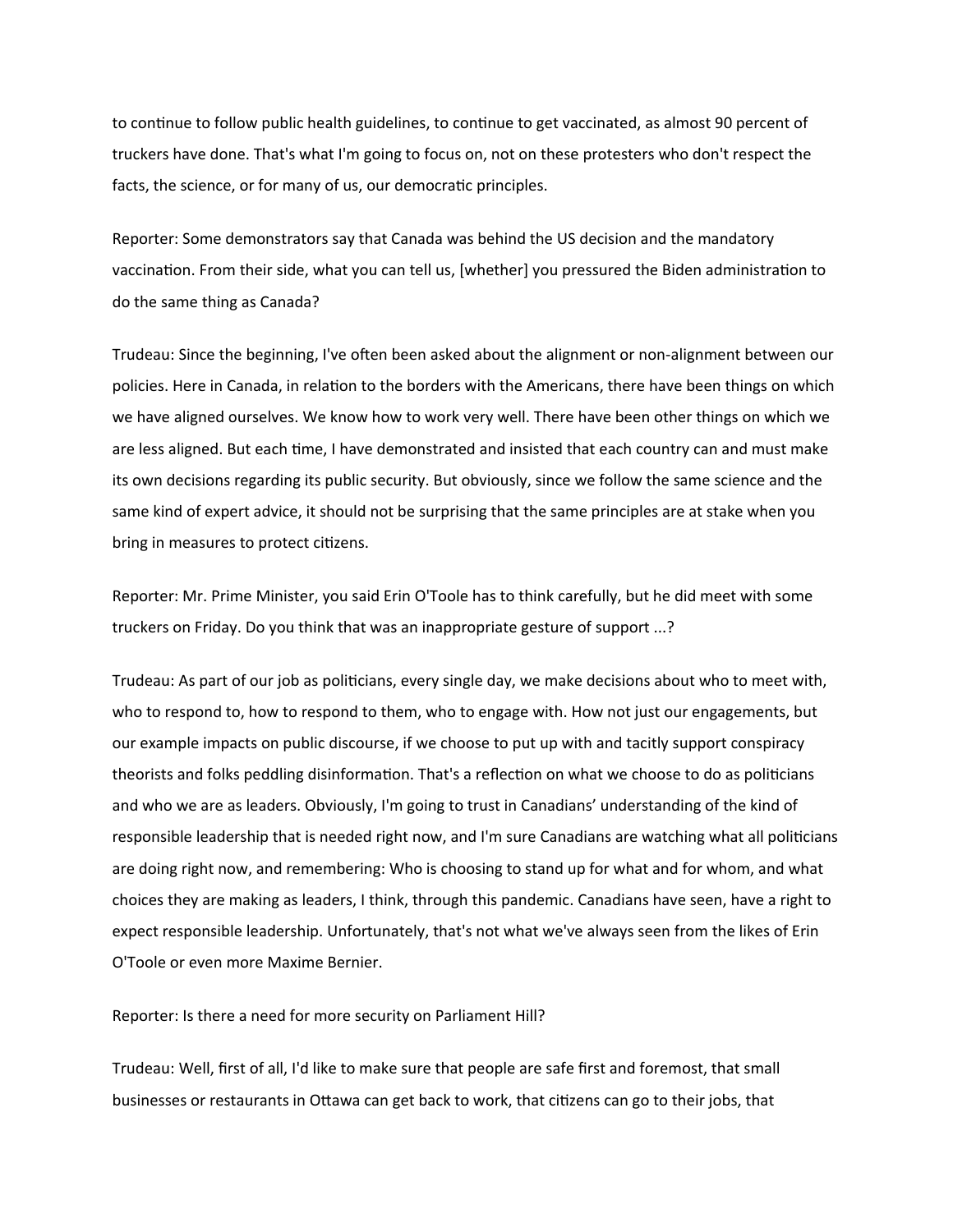parliamentarians can continue to do the important work of serving Canadians, of upholding our democracy. Yes, there is a right to protest, there is a right to make your voices heard loudly and clearly. There is not a right to shut down our democracy or our democratic processes, there is not a right to abuse, intimidate and harass your fellow citizens who are trying to go about their business, trying to live their lives and not necessarily in agreement with what you were doing.

Reporter: The Minister of Transport said recently that he wanted to perhaps move forward with a vaccine mandate for truckers traveling across the border.

Trudeau: We are, as you know, very clear on the need for as many people as possible to be vaccinated. We have brought in vaccination mandates for the federal public service. We have brought in vaccination mandates for those who want to travel on a plane or a train. We will continue to encourage people to get vaccinated. At the moment, the mandates for truckers apply to the Canada-U.S. border.

Reporter: But I wanted to know if that was something that is still on the table ...

Trudeau: I don't want to go too far into hypotheticals. We are looking at concrete measures that will continue to protect Canadians. And when you think that almost 90 percent of truckers are already vaccinated, we know that even without having additional mandates, domestic mandates, people are doing the right thing. But as you know, in the last two years, we've seen a lot of measures and things that we've had to do that we couldn't have imagined three or four years ago. We will continue to follow the science. We will continue to do everything necessary to keep people healthy and safe. We're going to focus on what we're doing now and not theorize about what the next steps might be or might not be.

Reporter: Hi Prime Minister, thanks for taking our call. I'm just trying to follow up on some of your responses about the protesters. I understand the concerns around many of the actions from many of the protesters, but I'm wondering if you, as the prime minister, need to engage with the fears and the concerns that others in the crowd raised about the vaccine. There seems to be a real concern for many of them about the safety of that vaccine. And I'm wondering if you are avoiding addressing that by only focusing on the much more hateful and the various elements of the protest this weekend.

Trudeau: ... Anyone who thinks that I haven't been talking about how safe vaccines are hasn't been listening to everything I've been saying over the past two years. Vaccines are safe and effective, the way we get through, the way we get through this public health crisis, get back to the things we love is by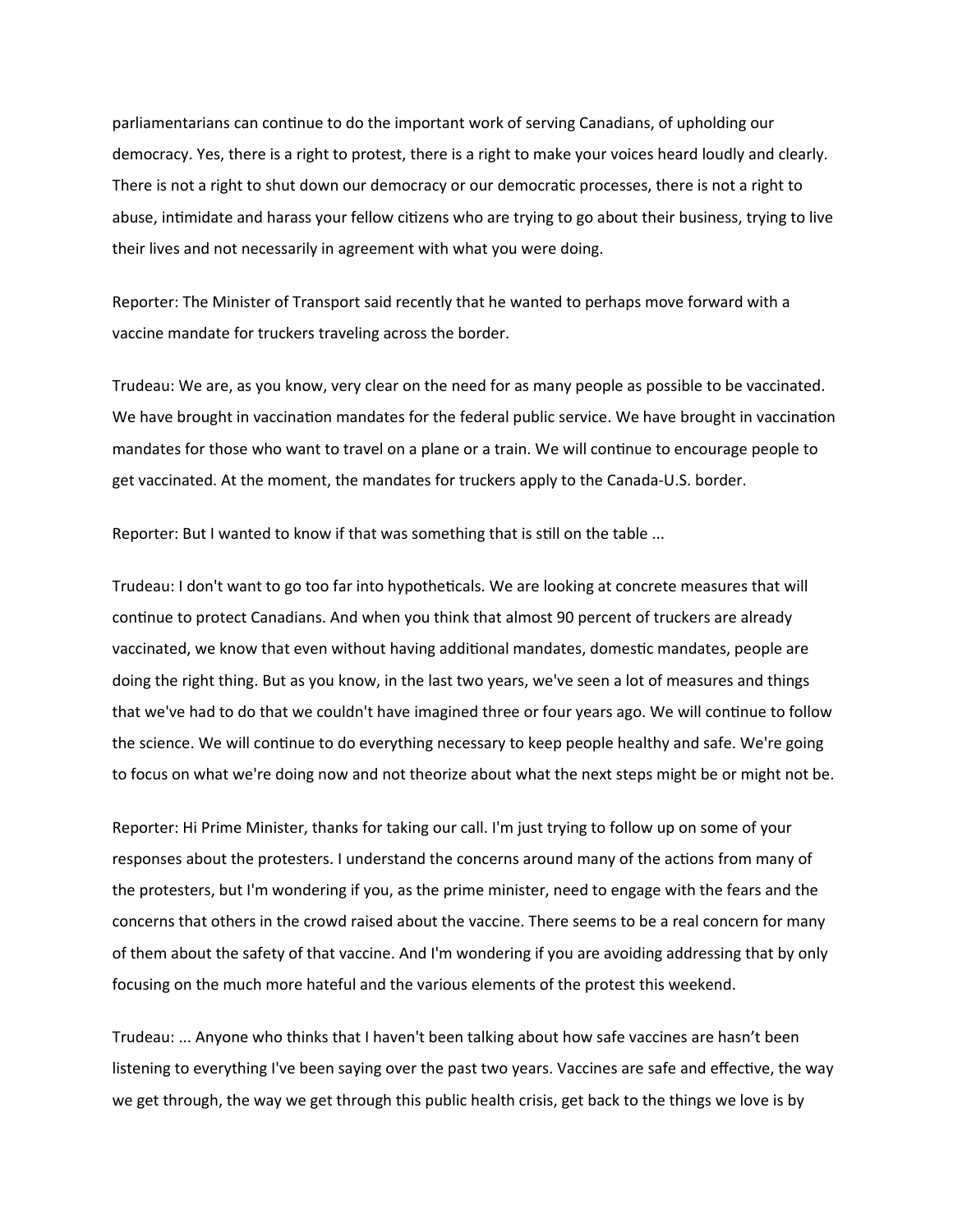trusting science, by trusting the facts. By being there for each other, by stepping up for each other. We have been hearing people hesitant about getting vaccinated for well over a year now, and we have been reaching out to them community by community, individual by individual at the highest level, but also in interpersonal contacts to reassure people that vaccines are safe and effective and that they are the way to get through this pandemic. So, yes, the concerns expressed by a few people gathered in Ottawa right now are not new, not surprising, are heard, but are a continuation of what we've unfortunately seen in disinformation and misinformation, online conspiracy theorists, about microchips, about, you know, God knows what else that go with the tinfoil hat. We have been clear every step of the way that the work, our frontline health workers, the work our scientists and researchers are doing, the people at Health Canada, people working on these vaccines all around the world is the work that will get us through this, get us back to the things we love.

Reporter: Hello Mr. Trudeau, have any of the messages from the three historical days of demonstrations on Parliament Hill led you to change your position on anything?

Trudeau: I think what we saw was that yes, there are people who are still hesitant to get vaccinated, but at the same time in the reaction of Canadians across the board, not only to the expressions of hatred and intolerance that we saw among these protesters, but also in the message of freedom of choice. Canadians are saying, my freedom is the freedom to go back to things I wanted to do before, and the way to assume that freedom is to get vaccinated. My choice is to be there for each other, because that's how we created this country. That's how we define what it is to be Canadian, by being there for each other. So at the same time a small, marginalized minority is grumbling, protesting. The vast majority of Canadians are saying, well, let's see. It's by continuing to be there for each other that we'll get through this. We all agree: We want this pandemic to be over. But the vast majority of Canadians know full well that the way to end it, it's not by demonstrating against the pandemic — getting vaccinated.

## Reporter: Is the parliamentary precinct safe and do we need more police presence?

Trudeau: I have great confidence in our public security services who do an outstanding job in extremely difficult situations. I want to thank the Ottawa police, the RCMP, the Parliamentary Protective Service and all those who worked so hard this weekend to make sure that we minimized the damage to and the harassment and intimidation of citizens that we saw in Ottawa. It's not over, but they will continue to do